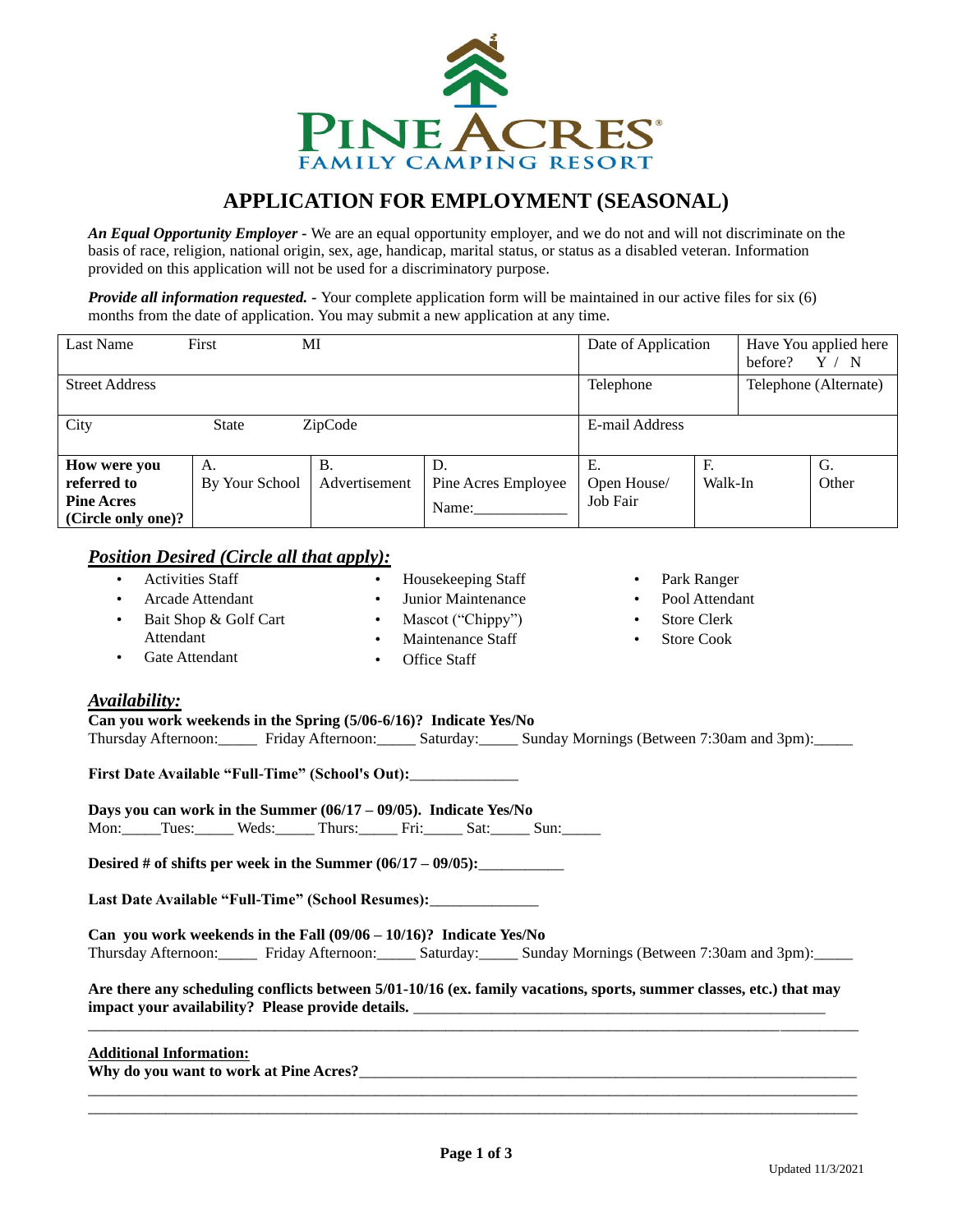# *Employment Experience*

Starting with present or most recent, list all previous employers. Include self-employment and summer and part time jobs. If more space is required, please continue on a separate sheet. You may attach a resume but complete this application as well.

| Last or Present Company | <b>Type of Business</b>    | Type or Classification of Job                    |
|-------------------------|----------------------------|--------------------------------------------------|
| <b>Street Address</b>   | <b>Phone Number</b>        | Brief Description of Job Duties                  |
| City                    | Zip Code<br><b>State</b>   |                                                  |
| Supervisor's Name       | <b>Phone Number</b>        | Reason for Leaving                               |
| Hourly Rate/Salary      | Dates Worked<br>To<br>From | May we contact your present/former employer? Y/N |
|                         |                            |                                                  |
| Last or Present Company | <b>Type of Business</b>    | Type or Classification of Job                    |
| <b>Street Address</b>   | Phone Number               | Brief Description of Job                         |
| City                    | <b>State</b><br>Zip Code   |                                                  |
| Supervisor's Name       | Phone Number               | Reason for Leaving                               |
| Hourly Rate/Salary      | Dates Worked<br>To<br>From | May we contact your present/former employer? Y/N |

### *Education and Special Training*

| <b>School Name</b>                                                                                         | Location      | Major Course | Dates Attended |    | Graduated |                | Degree |
|------------------------------------------------------------------------------------------------------------|---------------|--------------|----------------|----|-----------|----------------|--------|
|                                                                                                            | (City, State) | Or Subject   | From           | To | Yes       | N <sub>o</sub> |        |
| <b>High School</b>                                                                                         |               |              |                |    |           |                |        |
|                                                                                                            |               |              |                |    |           |                |        |
| College or Other Schools                                                                                   |               |              |                |    |           |                |        |
| Attended                                                                                                   |               |              |                |    |           |                |        |
|                                                                                                            |               |              |                |    |           |                |        |
|                                                                                                            |               |              |                |    |           |                |        |
|                                                                                                            |               |              |                |    |           |                |        |
|                                                                                                            |               |              |                |    |           |                |        |
| Describe any retail/customer service training, apprenticeship, skills, and/or extra-curricular activities: |               |              |                |    |           |                |        |
|                                                                                                            |               |              |                |    |           |                |        |
|                                                                                                            |               |              |                |    |           |                |        |
|                                                                                                            |               |              |                |    |           |                |        |

### *Military Record*

|      | <b>Branch of Service</b>                          |                    | From | To |  |
|------|---------------------------------------------------|--------------------|------|----|--|
| None | Present Military Affiliation:<br>Reserve (active) | Reserve (inactive) |      |    |  |
|      | Kinds of training and duty while in service       |                    |      |    |  |